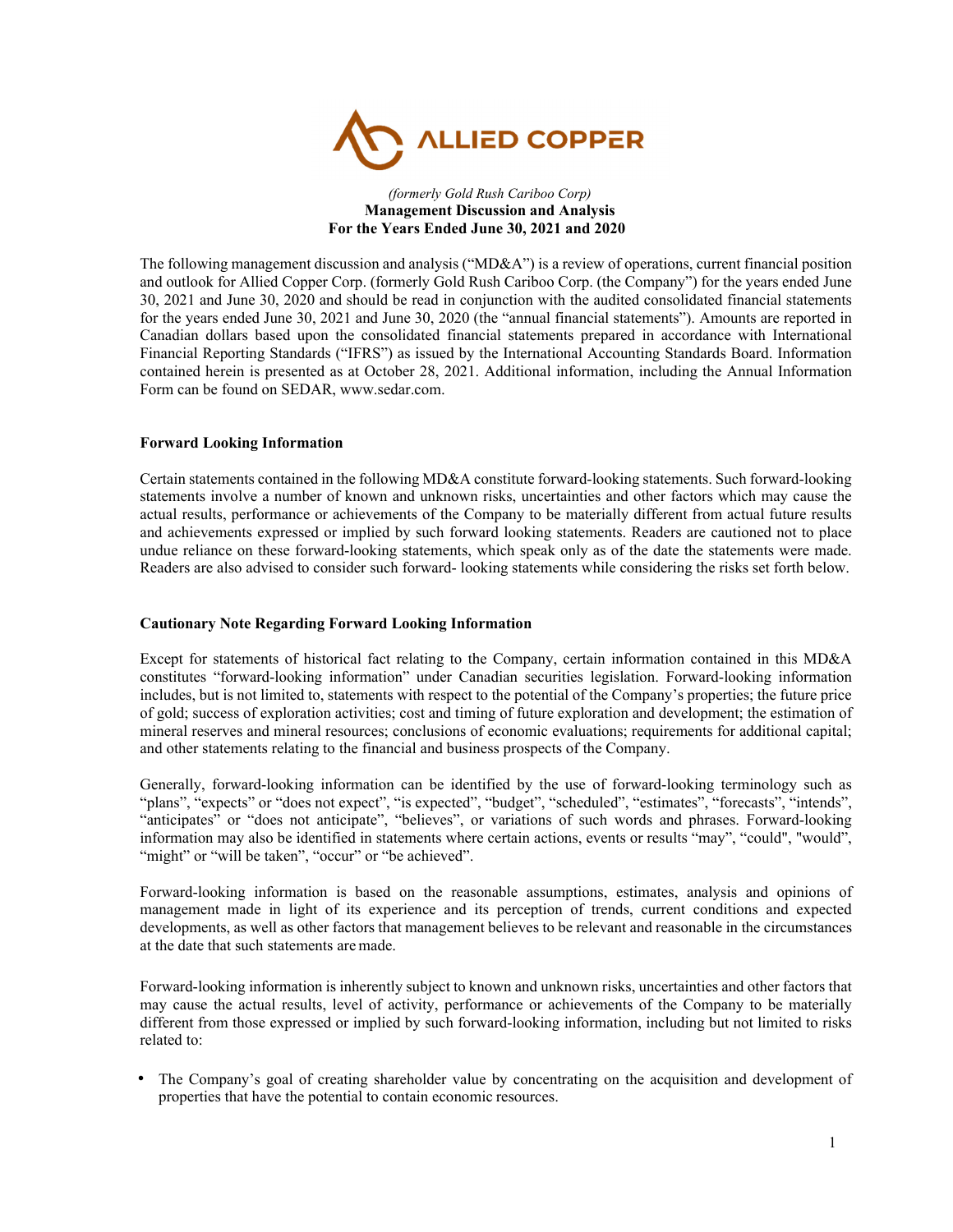- The Company's expected plans regarding the exploration plans for Casa Berardi, and in particular, the availability of skilled labour, timing and the amount of the expected exploration budget.
- Management's economic outlook regarding future trends.
- The Company's acquisition of Gold Rush Cariboo Inc. which required raising significant funds to acquire mining rights and mining equipment in British Columbia, Canada and will require significant funds to meet related debt obligations and planned exploration and evaluation activities.
- The Company's ability to meet its working capital needs at the current level in the short term.
- Expectations with respect to raising capital.
- Sensitivity analysis on financial instruments may vary from amounts disclosed; and
- Governmental regulation and environmental liability.

Although management of the Company has attempted to identify important factors that could cause actual results to differ materially from those contained in forward-looking information, other factors could also cause materially different results. There can be no assurance that forward-looking statements will prove to be accurate, as actual results and future events could differ materially from those anticipated in such statements. Accordingly, readers should not place undue reliance on forward-looking information. The Company does not undertake to update any forward-looking information, except in accordance with applicable securities laws.

# **Introduction**

Allied Copper Corp (formerly Gold Rush Cariboo Corp.) ("Company") is a Canadian publicly listed company whose shares trade on the TSX Venture Exchange under the symbol CPR.

On April 5, 2021, under Article of Amendment, the Company changed its name to Allied Copper Corp. and consolidated its issued and outstanding common shares on the basis of 15 pre-consolidation common shares to 1 post consolidation common share. All information relating to basic and diluted loss per share, issued and outstanding common shares, and per share amounts in this MD&A have been adjusted retroactively to reflect the share consolidation.

Allied Copper Corp. is an exploration stage company with no revenues from mineral producing operations. Activities include acquiring mineral exploration properties and conducting exploration programs. The mineral exploration business is considered risky, and most exploration projects will not result in producing mines. The Company may offer an opportunity to other mining companies to acquire an interest in a property in return for funding all or part of the exploration and development of a particular property. The Company expects to finance its property acquisitions and exploration activities primarily through the issuance of equity in the form of common shares. The Company's ability to obtain financing depends on a number of factors including a positive mineral exploration environment, positive stock market conditions, the Company's track record and the experience of management. There can be no certainty that the Company will be able to obtain necessary financing or that such financing will be available in a timely manner or on terms acceptable to the Company.

During fiscal 2017, management commenced an active search for new opportunities both in Canada, in the United States and in other parts of the world. The Company has incurred certain costs in connection with due diligence work on some of these opportunities. In February 2018, the Company completed an agreement with Gold Rush Cariboo Inc. to acquire all of its outstanding common shares by issuing 840,000 common shares of the Company. See Horseshoe Bend Project (Gold Rush Cariboo Inc. Acquisition) for further details. Following the closing of the acquisition, the Company decided to abandon further work on this project.

Subsequent to June 30, 2021, the Company completed the definitive agreement ("Definitive Agreement") with 1269280 B.C. Ltd. ("BCCo") through its wholly owned subsidiary 1303288 B.C. Ltd. Pursuant to the agreement BCCo will acquire control of the Company through a reverse takeover acquisition. The Company under direction of BCCo will be focused on the exploration and development of the Silver King project in the State of Nevada (see Definitive Agreement below).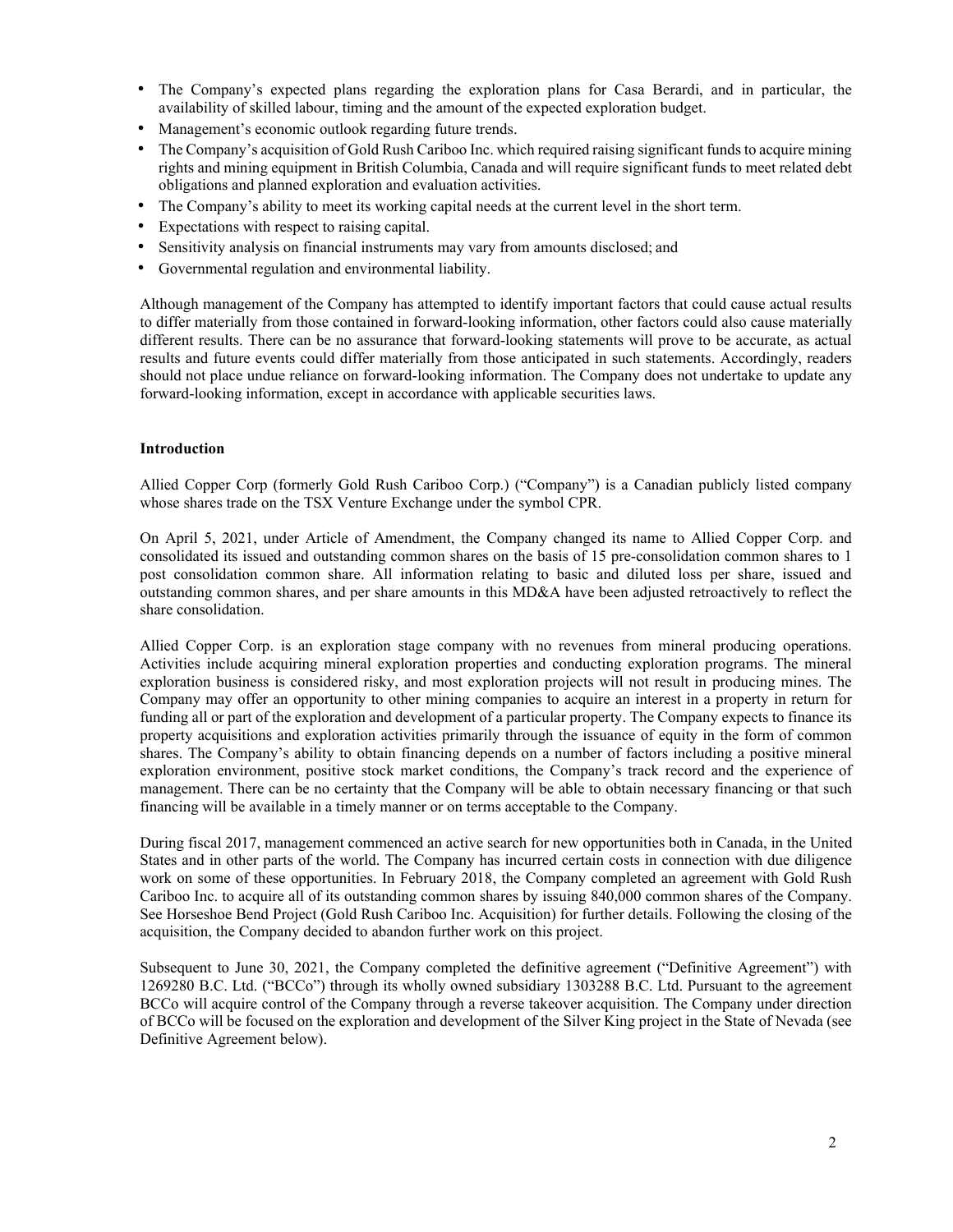# **Overall Performance**

At June 30, 2021, the Company had cash of \$2,903,555 (June 30, 2020 - \$7,547) and a working capital surplus of \$338,270 (June 30, 2020 – deficiency of \$3,076,517) During the year ended June 30, 2021, cash used by operating activities was \$709,173 (2020 - provided \$18,774). Cash provided by financing activities was \$3,605,181 (2020 used \$41,305) mostly sourced from private placements through the issuance of units and special warrants. The Company did not have any investing cash flows in 2021 or 2020.

For the year ended June 30, 2021, the Company recorded a net loss of \$965,042 compared to a net loss of \$1,243,662 incurred in the year ended June 30, 2020. The decrease in the net loss for the year ended June 30, 2021 is attributed primarily to a loss on convertible promissory note of \$776,071 in 2020 compared to \$nil in 2021. The loss on convertible promissory note is offset by increased corporate activity in 2021, including filing and transfer costs of \$74,128 (2020 - \$24,325), investor relations expense of \$44,199 (2020 - \$9,254), and marketing and promotion \$51,859 (2020 - \$nil) as a result of its efforts to raise capital and awareness of the Company. In addition, there was a loss on debt settlement for the year ended June 30, 2021 of \$274,875 (2020 - \$nil).

## **Selected Annual Information**

The selected financial information set out below is derived from the Company's consolidated annual financial statements. The Company is an exploration stage company and has reported no revenue to date. The Company does not anticipate declaring or paying dividends for the foreseeable future.

|                                   | <b>June 30,</b> | June $30$ , | June $30$ , |
|-----------------------------------|-----------------|-------------|-------------|
|                                   | 2021            | 2020        | 2019        |
|                                   |                 |             |             |
| Net Loss and Comprehensive Loss   | (965, 042)      | (1,243,662) | (5,170,106) |
| Basic and Diluted Loss Per Share  | (0.17)          | (0.47)      | (0.13)      |
| <b>Total Assets</b>               | 3,446,464       | 110,888     | 72,236      |
| Non-Current Financial Liabilities |                 | 36,390      | 1,098,929   |

# **Operating Results**

,

The major expenses for the years ended June 30, 2021 and 2020 were as follows:

|                                         | 2021    | 2020    |
|-----------------------------------------|---------|---------|
|                                         |         |         |
| Consulting fees                         | 197,845 | 167,636 |
| Exploration and evaluation expenditures | 101,082 | 112,664 |
| Filing and transfer fees                | 74,128  | 24,325  |
| Interest on convertible promissory note | 45,200  | 4.997   |
| Loss on convertible promissory note     |         | 776,071 |
| Marketing and promotion                 | 51,859  |         |
| Professional fees                       | 107,619 | 44,168  |
| Loss on debt settlement                 | 274,875 |         |

- Consulting fees increase to \$197,845 in 2021 from \$167,636 as a result of higher management fees incurred due to the increased corporate activity as a result of the equity raises and the Definitive Agreement.
- Exploration and evaluation expenses of \$101,082 in 2021 were incurred on the Silver King project owned by BCCo (see Definitive Agreement below) compared to \$112,664 incurred on the Horseshoe Bend project in 2020 which has been abandoned by the Company.
- Filing and transfer fees increased to \$74,128 in 2021 from \$24,325 in 2020 as a result of the increased share activity in the year.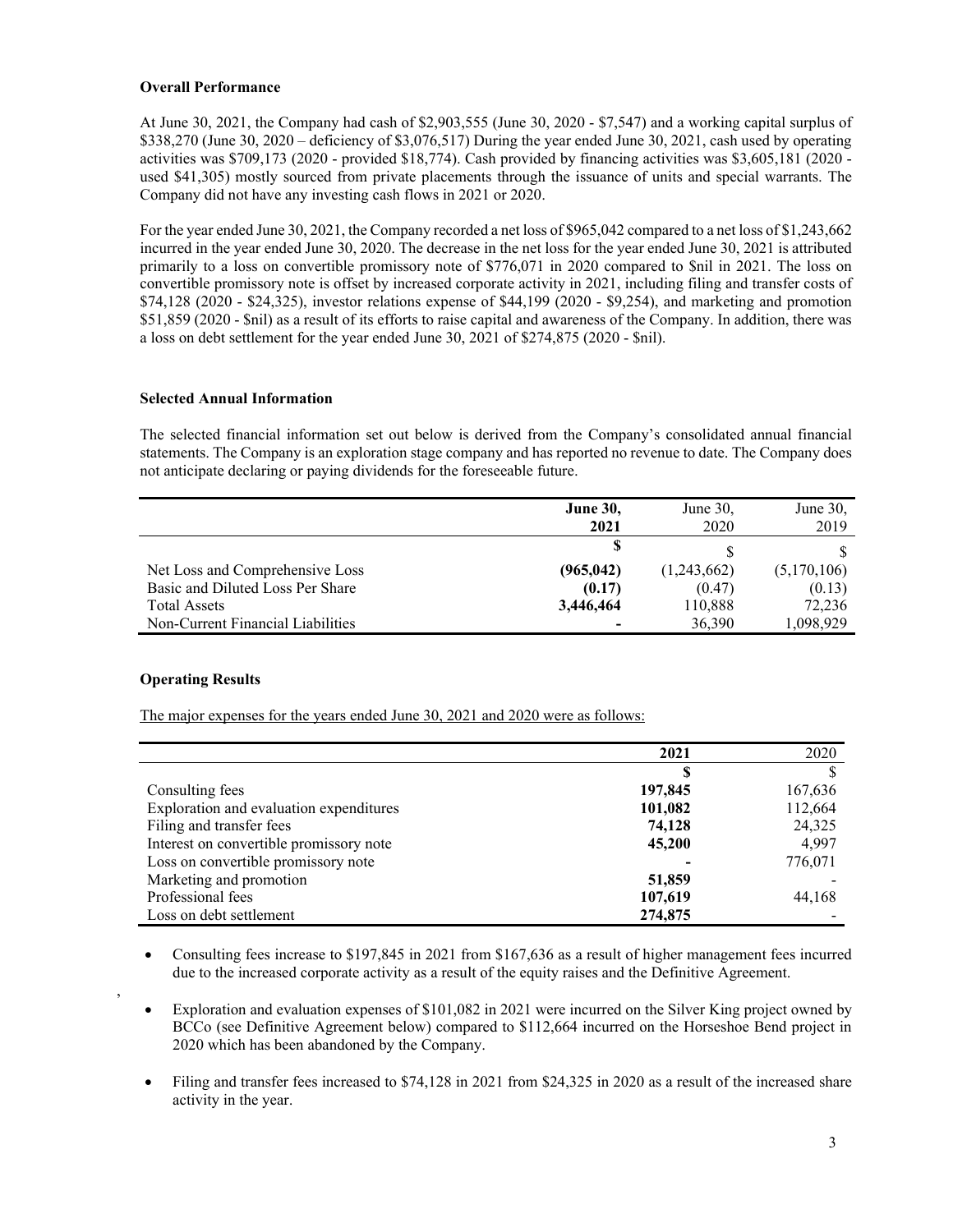- Gold Rush Cariboo Inc. issued a convertible promissory note to Goldlands Inc. in connection with the acquisition of the Horseshoe Bend project rights and incurred \$45,200 in interest expense during the year ended June 30, 2021, (2020 - \$4,997). As a result of administrative delays pending the resolution of certain other matters related to the acquisition principal repayments during the year ended June 30, 2020 were not made resulting in the convertible promissory note entering default and becoming due on demand. The Company recognized a loss on the convertible promissory note of \$776,071 and continues to incur interest at a rate of 2% per annum until settled.
- Marketing and promotion increase to \$51,859 in 2021 from \$nil in 2020 as a result of the Company's efforts to raise awareness of the Company's new direction and plans with respect to the Definitive Agreement.
- Professional fees increased to \$107,619 in 2021 from \$44,168 in 2020 largely as a result of legal costs incurred to review the Definitive Agreement and incorporate two new subsidiaries, Allied Nevada Inc. and 1303288 B.C. Ltd.
- There was a loss on debt settlement of \$274,875 in 2021 (\$nil in 2020).

,

The major expenses for the three months ended June 30, 2021 and 2020 were as follows:

|                                         | 2021    | 2020       |
|-----------------------------------------|---------|------------|
|                                         |         |            |
| Consulting fees                         | 139,667 | 15,625     |
| Exploration and evaluation expenditures | 101,082 |            |
| Filing and transfer fees                | 39,814  | 375        |
| Interest on convertible promissory note | 11,250  | (137, 278) |
| Loss on convertible promissory note     |         | 776,071    |
| Marketing and promotion                 | 51,859  |            |
| Professional fees                       | 76,118  |            |
| Loss on debt settlement                 | 274,875 |            |

- Consulting fees increased to \$92,845 during the three months ended June 30, 2021 as a result of higher management fees incurred due to the increased corporate activity as a result of the equity raises and the Definitive Agreement. During the three months ended June 30, 2020, the Company had abandoned its Horseshoe Bend project and were maintain minimal management costs while evaluating the Company future direction.
- Exploration and evaluation expenses of \$101,082 during the three months ended June 30, 2021 were incurred on the Silver King project owned by BCCo (see Definitive Agreement below) compared to \$nil during the three months ended June 30, 2020 as the Company had abandoned its Horseshoe Bend project in 2020.
- Filing and transfer fees increased to \$39,814 during the three months ended June 30, 2021 from \$375 in the three months ended June 30, 2020 as a result of the increased share as a result of two placements closing in April 2021.
- Gold Rush Cariboo Inc. issued a convertible promissory note to Goldlands Inc. in connection with the acquisition of the Horseshoe Bend project rights and incurred \$11,250 in interest expense during the year three months ended June 30, 2021. The recovery of \$137,278 during the three months ended June 30, 2020 was a result a reclassification to . The note is considered in default and is classified as a current liability.
- Marketing and promotion increase to \$51,859 during the three months ended June 30, 2021 from \$nil in three months ended June 30, 2020 as a result of the Company's efforts to raise awareness of the Company's new direction and plans with respect to the Definitive Agreement.
- Professional fees increased to \$76,118 during the three months ended June 30, 2021 from \$nil in the three months ended June 30, 2020 largely as a result of legal costs incurred to review the Definitive Agreement and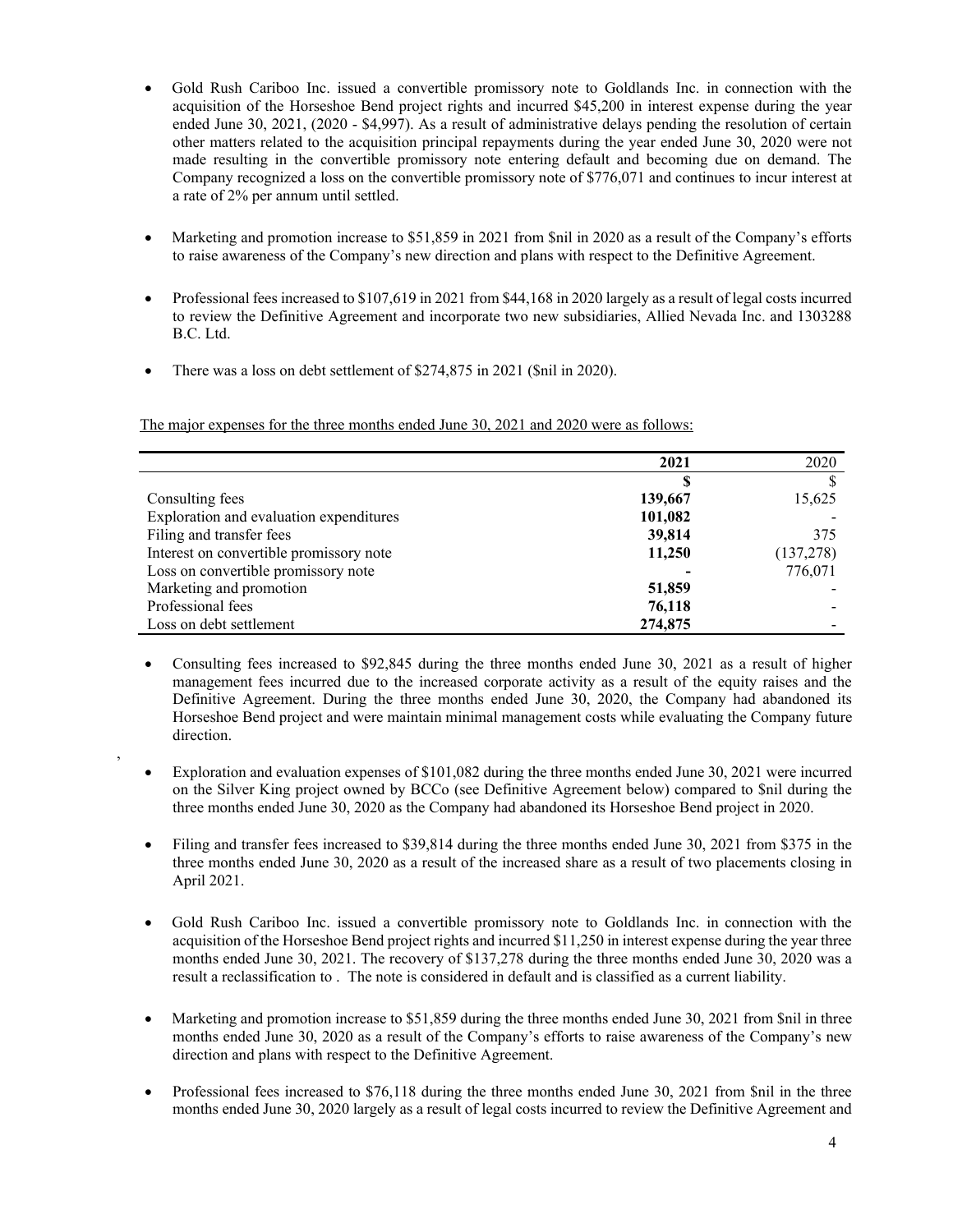incorporate two new subsidiaries, Allied Nevada Inc. and 1303288 B.C. Ltd, compared to the Company abandoning its Horseshoe Bend project in 2020 and cutting discretionary expenditures while it evaluated its future.

• There was a loss on debt settlement of \$274,875 in 2021 (\$nil in 2020).

 $\bullet$ 

# **Liquidity and Capital Resources**

The Company is an exploration-stage company and does not generate revenues. As such, it finances its operations and the exploration of its mineral properties through the issuance of share capital.

On April 29, 2021, the Company closed a private placement of 8,333,333 units at a price of \$0.30 units for gross proceeds of \$2,500,000. Each unit comprised of one common share and one-half common share purchase warrant (fractional warrants rounded down). Each whole common share purchase warrant entitles the holder thereof to purchase one common share of the Company for a period of two years at an exercise price of \$0.45 per common share.

In March 2021, the Company completed two non-brokered private placements through the issuance of 109,999,999 special warrants at a price of \$0.015 per special warrant for gross proceeds of \$1,650,000. Each special warrant is exchangeable, upon satisfaction of exercise conditions to one-fifteenth of a unit. Each whole unit consists of one common share and one common share purchase warrants. All the special warrants were exchanged upon satisfaction of the exercise conditions on April 9, 2021 (see Note  $11(c)$ ). \$458,125 of the private placements was non-cash and used to settle outstanding debt of the Company. As a result of the debt settled with special warrants the Company incurred a loss on debt settlement of \$274,875.

As at June 30, 2021, the Company had a working capital surplus of \$338,270 (June 30, 2020 - deficiency of \$3,076,517) mostly due to the convertible promissory note becoming due on demand due to the Company defaulting on the note and its liabilities increasing due to the lack of cash on hand to settle liabilities offset by the issuance of units and special warrants.

Its working capital consisted of current assets including cash totaling \$2,903,555 (June 30, 2020 - \$7,547); Goods and sales tax receivable of \$76,426 (June 30, 2020 - \$26,637) and prepaid expenses of \$432,812 (June 30, 2020 - \$6,300). Current liabilities included accounts payable and accrued liabilities of \$615,947 (June 30, 2020 – 703,234), current portion of lease liability of \$36,390 (June 30, 2020 - \$36,780); interest payable of \$172,186 (June 30, 2020- \$126,986) and convertible promissory note of \$2,250,000 (June 30, 2020 - \$2,250,000). The note was moved to current liabilities during the year ended June 30, 2020 as it was considered in default of its repayment terms.

A summary of undiscounted liabilities and future operating commitments as at June 30, 2021, are as follows:

|                                                    |              | Within    | $2 - 5$ |
|----------------------------------------------------|--------------|-----------|---------|
|                                                    | <b>Total</b> | l vear    | years   |
|                                                    |              |           |         |
| <b>Maturity analysis of financial liabilities</b>  |              |           |         |
| Accounts payable and accrued liabilities           | 615,947      | 615,947   |         |
| Lease liability                                    | 37,862       | 37,862    |         |
| Interest payable                                   | 172,186      | 172,186   |         |
| Convertible promissory note payable                | 2,250,000    | 2,250,000 |         |
| <b>Total financial liabilities and commitments</b> | 3,075,995    | 3,075,995 |         |

On November 30, 2018, the Company entered into a 39-month office sub-lease agreement commencing March 1, 2019 to May 30, 2022. As at June 30, 2021, the remaining lease liability of \$36,390 is current.

The Company has informal month-to-month agreements with certain co-tenants that may generate rental recovery to offset the lease liability and is recorded as a reduction in the Company's general and administrative expense.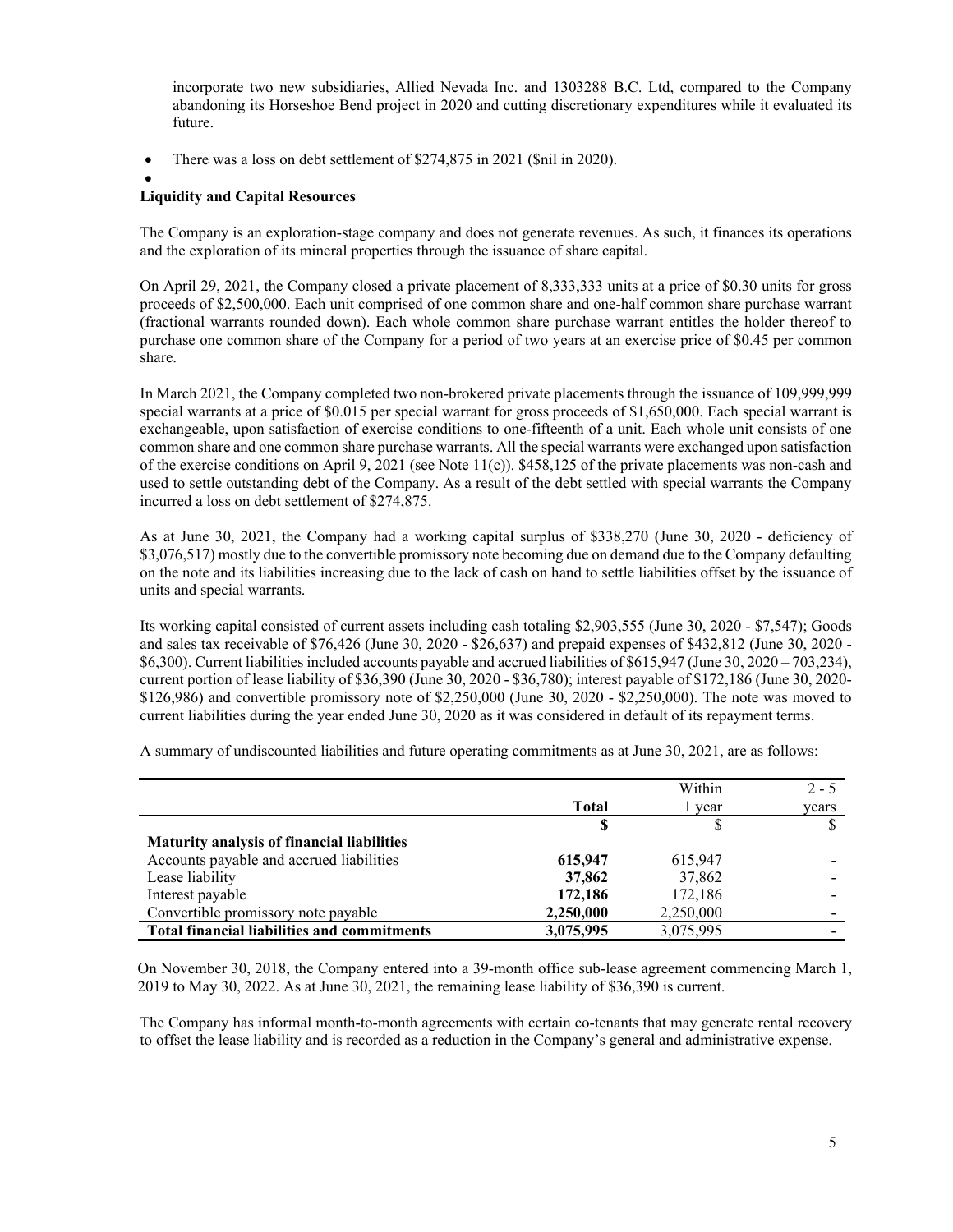#### **Off-Balance Sheet Arrangements**

There are no off-balance sheet arrangements as at June 30, 2021 or at the date of this MD&A.

### **Proposed Transactions**

The Company has no undisclosed proposed transactions as at June 30, 2021 or at the date of this MD&A.

## **Summary of Quarterly Results**

The following table is a summary of selected unaudited financial information for the eight most recent three-month fiscal quarters.

|                                      | <b>June 30,</b> | March 31,   | December 30 | September 30, |
|--------------------------------------|-----------------|-------------|-------------|---------------|
| Quarter ending                       | 2021            | 2021        | 2020        | 2020          |
|                                      |                 |             |             |               |
| Working Capital Surplus (Deficiency) | 338,270         | (1,675,680) | (3,235,467) | (3, 146, 109) |
| Expenses                             | 717,905         | 89,340      | 88.685      | 69.113        |
| Net Loss                             | (717, 905)      | (89,340)    | (88, 685)   | (69, 113)     |
| Basic and Diluted Loss per Share     | (0.05)          | (0.00)      | (0.00)      | (0.00)        |
|                                      |                 |             |             |               |
|                                      | June $30$ .     | March 31.   | December 30 | September 30, |
| Quarter ending                       | 2020            | 2020        | 2019        | 2019          |
|                                      | \$              |             |             |               |
| Working Capital Deficiency           | (3,076,516)     | (1,244,272) | (1,065,842) | (927, 295)    |
| Expenses                             | 714.947         | 181.337     | 141.501     | 205,877       |
| Net Loss                             | (714, 947)      | (181, 337)  | (141, 501)  | (205, 877)    |
| Basic and Diluted Loss per Share     | (0.03)          | (0.00)      | (0.00)      | (0.00)        |

### **Definitive Agreement**

On May 5, 2021, the Company entered into a definitive agreement with BCCo through its wholly owned subsidiary 1303288 B.C. Ltd. ("Subco") whereby the Company will acquire all issued and outstanding shares of BCCo (the "Proposed Transaction"). BCCo's sole asset is an option agreement with Goodspring Exploration LLC whereby BCCo has the option to earn 100% interest in the Silver King project in the State of Nevada. Under the definitive agreement, the Company will issue 6,691,000 common shares in the capital of the Company at a deemed price of \$0.30 per share to the shareholders of BCCo. The completion of the Proposed Transaction is subject to the satisfaction of certain conditions precedent, including:

- I. Receipt of all necessary consents, approvals and other authorizations of any regulatory authorities, shareholders or third parties has been obtained, including but not limited to the approval of the TSX Venture Exchange.
- II. The representations and warrants of the parties in the definitive agreement remaining accurate at and as of the closing date.
- III. The completion by BCCo of an equity financing for gross proceeds of a minimum of \$1,500,000 and a maximum of \$3,000,000 at an offering price of \$0.30 per subception receipt.

Subsequent to year-end, on October 27, 2021, the Company completed the Proposed Transaction.

# **Exploration and Property Update – Mining Properties & Rights**

All of the information contained in this MD&A with respect to the Company's mineral properties and results has been reviewed and approved by Bruce Mackie, P. Geo, a qualified person under the definitions established by National Instrument # 43-101.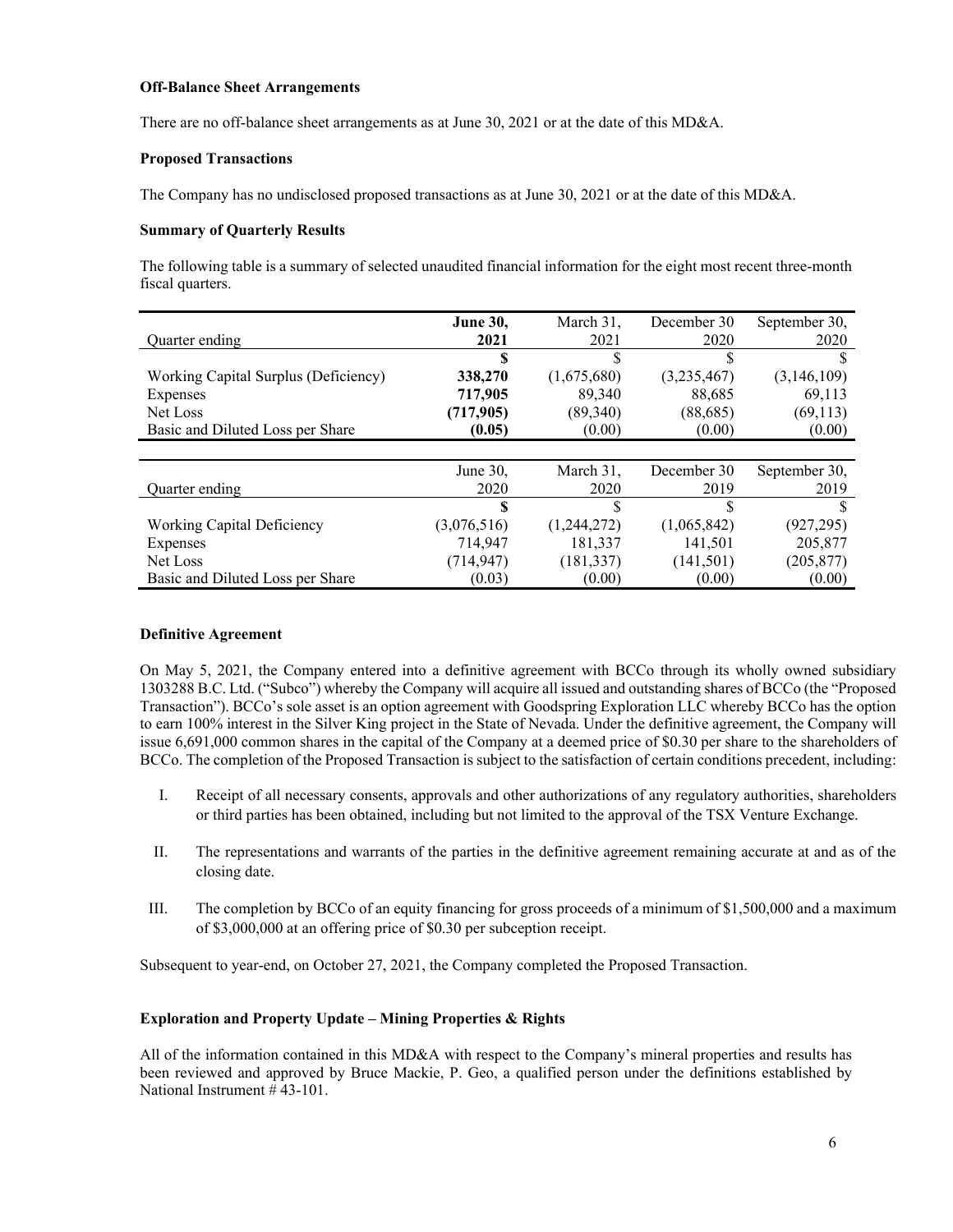# Casa Berardi, Quebec

The Company currently holds a 70% interest in a total of 114 mining claims in the Casa Berardi area. The claims are located in the townships of Casa Berardi, Collet, Laberge and Estrees. The Company's 30% owner in these claims is Explorers Alliance Corp.

During the fiscal 2012, the Company completed five drill holes as part of the Company's core drilling program with its venture partner. The results indicated that additional drilling should be pursued, which will assist the Company in evaluating this property with respect to determining an ongoing strategy with the joint venture partner. There has been interest from other arm's length parties who may want to option these claims. Management will continue to pursue its alternatives with regards to the Casa Berardi property over the next several months.

## Other Property Interests

The Company has certain other minor property interests which management considers immaterial, and which have been written down to \$1.

## **Technical Report on Casa Berardi Property**

A review and compilation of the exploration history and mineral potential of the Company's Casa Berardi North Property (the "Property") located in northwestern Québec, was undertaken by Bruce Mackie Geological Consulting Services ("Mackie") and Mitchell E. Lavery ("Lavery"). This technical report summarizes the geological setting, deposit model type(s), and work done on the Property and as well makes recommendations for further exploration programs. Mackie and Lavery prepared this report dated January 27, 2016 as defined in "National Instrument 43- 101, Standards of Disclosure for Mineral Projects". The 43-101 Report can be found on www.sedar.com

While the Company still considers the property to be a property of merit, it is currently contemplating a sale or optioning of the property and is engaged in talks with interested parties.

# **Horseshoe Bend Project Mining Rights (Gold Rush Cariboo Inc. Acquisition)**

On October 31, 2017, (pursuant to a letter of intent dated September 27, 2017), the Company entered into an agreement for the acquisition of all of the issued and outstanding shares of Gold Rush Cariboo Inc. which has previously entered into an agreement with Goldlands Inc. ("Goldlands") with respect to the purchase of the alluvial gold and platinum mining rights known as the Horseshoe Bend Project consisting of the rights to mine on one Placer Lease and six Placer Claims totaling 254.9 acres.

As consideration for the exercise of the option to purchase the Horseshoe Bend Project Rights, Gold Rush Cariboo Inc. issued a promissory note to Goldlands in the amount of \$2,250,000, which is convertible into common shares of Gold Rush Cariboo Corp. at a conversion price of \$6.00 per share for a total of 375,000 common shares if fully converted. In addition, Gold Rush Cariboo Inc. has acquired an option to acquire an additional 16 adjacent properties totaling approximately 8,000 acres which are held by Goldlands.

As consideration for the acquisition of all of the issued and outstanding shares of Gold Rush Cariboo Inc., the Company has issued 840,000 common shares of the Company to the shareholders of Gold Rush Cariboo Inc. valued at \$971,258 based on value of the net assets acquired.

The transaction was entered into based on normal market conditions at the amount agreed on by the parties. The transaction did not meet the criteria of a business combination since Gold Rush Cariboo Inc. lacks necessary inputs, process, and outputs of being a business; therefore, it has been accounted for as an acquisition of assets by the Company. The purchase consideration was allocated to the assets acquired based on their fair values at the date of the acquisition net of any associated liabilities. The fair values acquired are as follows: Cash \$1,256; Due from Goldlands \$89,000; Due from a Shareholder \$55,260; Horseshoe Bend Project Mining Rights Asset \$3,234,742; Due to Gold Rush Cariboo Corp. \$159,000; Convertible Promissory Note Payable \$2,250,000. The acquisition premium in the amount of \$984,742 has been allocated to the Horseshoe Bend Project Mining Rights.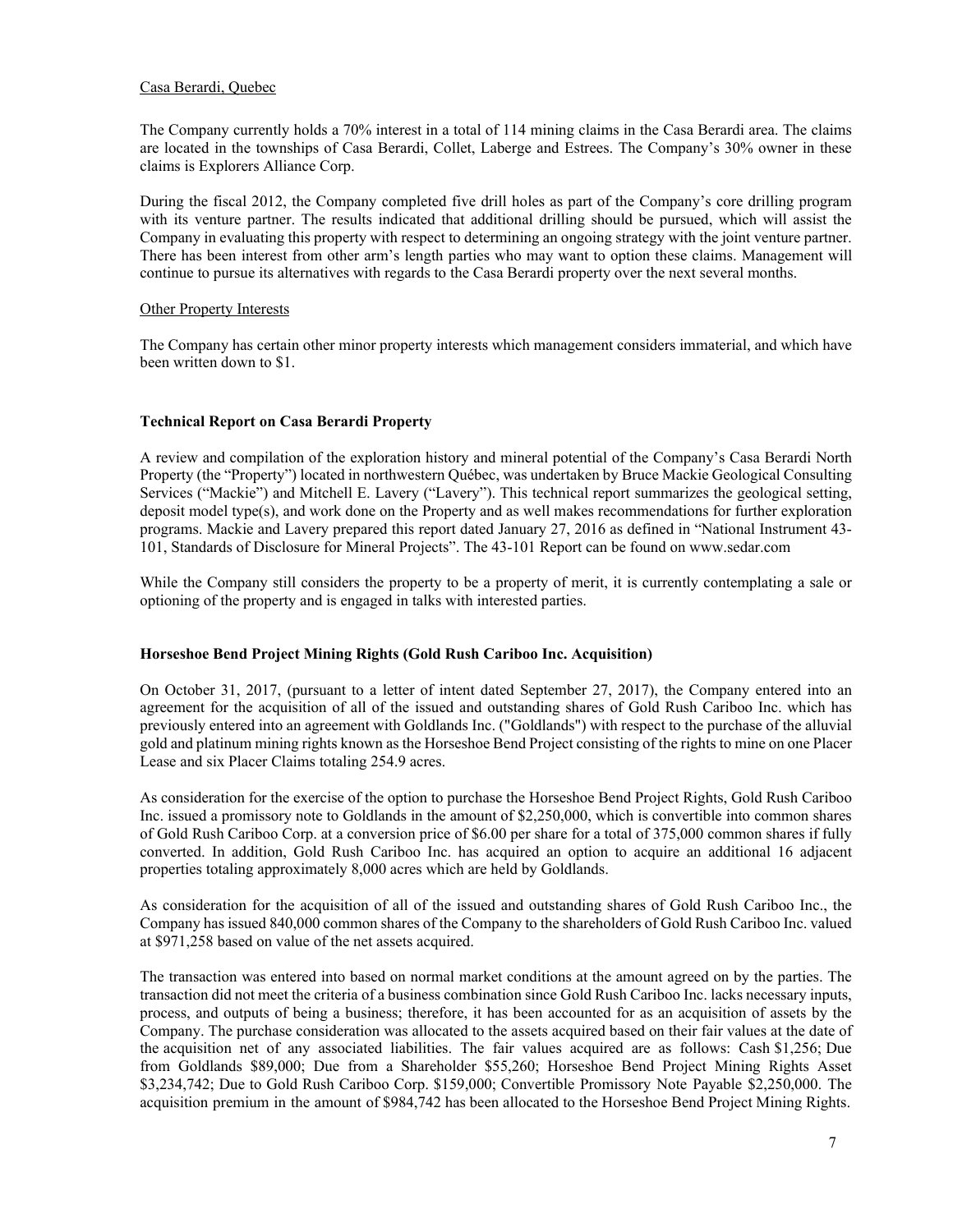During the year ended June 30, 2019, the Company recognized an impairment loss of \$3,408,887 on the Horseshoe Bend and Casa Berardi projects that were acquired in the 2018 fiscal year. The impairment loss on the Horseshoe Bend and Casa Berardi projects was recognized as a result of the inactivity in furthering the development of these projects along with no recognized revenue stream in the future and as a result of the asset not meeting management's expectations in generating the expected future benefits.

## **Technical Report on Horseshoe Bend Project**

The Company based its decision to proceed with the acquisition of the Horseshoe Bend Project following a detailed study of the 43-101 report prepared by Tim Henneberry of Mammoth Geological Limited, dated August 17, 2017. Mr. Henneberry, is a Qualified Person as defined in "National Instrument 43-101, Standards of Disclosure for Mineral Projects"

During the summer and fall of 2018, the Company engaged a work crew to conduct a sampling program on the property. The Company has now received initial sampling results from its 2018 sampling program and in conjunction with final gold content evaluation, it has requested additional metallurgical testing. Once these additional tests results have been received, it will be making press release disclosure.

To date, the Company is able to confirm that with regard to the sampling program, volumes of gravel were calculated by simple field measurements for horizontal lengths and widths. Depths were defined by the sampling program. The sampling program defined a grade of US\$4.77 per cubic yard based on a gold price of US\$15.00 per gram calculated at 28 grams to the ounce. In 2019 terms, that is US\$11.50 per cubic yard based on a gold price of US\$35.70 per gram (US\$1,000 per ounce) calculated at 28 grams to the ounce.

## **Related Party Transactions**

|                 | 2021     | 2020      |
|-----------------|----------|-----------|
|                 |          |           |
| Consulting fees | 172,500  | 138,676   |
| Rental recovery | (17,086) | (58, 018) |

During the year ended June 30, 2021, the Company settled \$256,176 (2020 - \$nil) of debt with related parties through the issuance of  $17,078,390$  special warrants (2020 - nil) (see Note 11(d)).

As at June 30, 2021, \$25,334 (June 30, 2020 - \$251,148) was owing to companies with directors in common. These balances are non-interest bearing, payable on demand and included in accounts payable and accrued liabilities.

As at June 30, 2021, \$101,700 (June 30, 2020 - \$nil) was held as a retainer deposit for CFO and consulting services.

### **Financial Instruments**

As at June 30, 2021 and 2020, the Company's financial instruments consist of cash, goods and sales tax receivable, accounts payable and accrued liabilities, interest payable and convertible promissory note payable. Cash and goods and sales tax receivable are measured at amortized cost. Accounts payable and accrued liabilities, interest payable and convertible promissory note payable are measured at amortized cost

The Company's financial instruments are exposed to certain financial risks including, credit risk, liquidity risk, and interest rate risk. Details of the primary risks that the Company is exposed to are laid out in the notes to the Company's consolidated financial statements. It has been determined that these risks, individually and in aggregate, are not material to the Company as a whole.

### **Critical Accounting Policies and Estimates**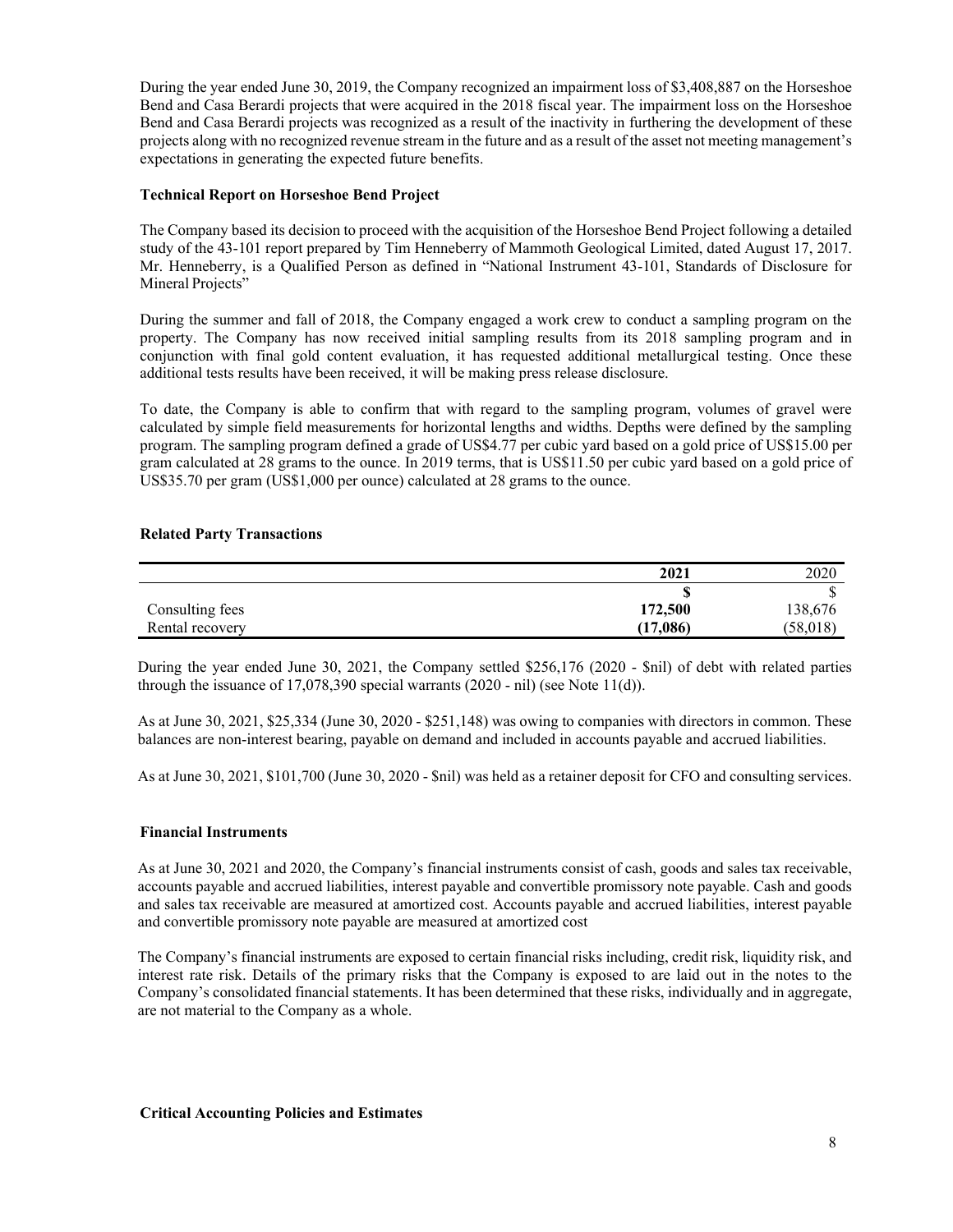The Company's significant accounting policies and the adoption of new accounting policies are disclosed in Note 3 of the consolidated financial statements for the years ended June 30, 2021 and 2020.

### **Risks and Uncertainties**

The Company's principal activity is mineral exploration and development. Companies in this industry are subject to many and varied kinds of risks, including but not limited to, environmental, metal prices, political and economic.

The Company has no significant source of operating cash flow and no revenue from operations. The Company has not determined whether its mining property and rights contain resource reserves that are economically recoverable. The Company has limited financial resources. Substantial expenditures are required to be made by the Company to establish reserves.

The mining property and rights interests that the company has or has an option to earn an interest in are in the exploration stages only, are without known bodies of commercial mineralization and have no ongoing mining operations. Mineral exploration involves a high degree of risk and few properties, which are explored, are ultimately developed into producing mines. Exploration of the Company's mineral properties may not result in any discoveries of commercial bodies of mineralization.

If the Company's efforts do not result in any discovery of commercial mineralization, the Company will be forced to look for other exploration projects or cease operations.

The Company may be subject to risks which could not reasonably be predicted in advance. Events such as labour disputes, environmental issues, natural disasters or estimation errors are prime examples of industry related risks.

The Company is in the business of resource exploration and as such, its prospects are largely dependent on movements in the price of various commodities. Prices fluctuate on a daily basis and are affected by a number of factors well beyond the control of the Company. The mineral exploration industry in general is a competitive market and there is no assurance that, even if commercial quantities of proven and probable reserves are discovered, a profitable market may exist. Due to the current grassroots nature of its operations, the Company does not enter into price hedging programs.

The Company is subject to the laws and regulations relating to environmental matters in all jurisdictions in which it operates, including provisions relating to property reclamation, discharge of hazardous material and other matters.

The Company entered into an office lease commitment during 2019 which will require significant annual payments until 2022.

### **Environmental Risks and Hazards**

All phases of the Company's mineral exploration operations are subject to environmental regulations pertaining to the province of Ontario and Canada. Environmental legislation is evolving in a manner which will require stricter standards and enforcement, increased fines and penalties for non-compliance, more stringent environmental assessments of proposed projects and a heightened degree of responsibility for companies and their officers, directors and employees. There is no assurance that future changes in environmental regulation, if any, will not adversely affect the Company's operations. Environmental hazards may exist on the properties on which the Company holds interests, which are unknown to the Company at present and which may have been caused by previous or existing owners or operators of the properties. The Company may become liable for such environmental hazards caused by previous owners and operators of the properties even where it has attempted to contractually limit its liability. Government approvals and permits are currently and may in the future be required in connection with the Company's operations. To the extent such approvals are required and not obtained, the Company may be curtailed or prohibited from proceeding with planned exploration or development of mineral properties.

Failure to comply with applicable laws, regulations and permitting requirements may result in enforcement actions thereunder, including orders issued by regulatory or judicial authorities which may cause operations to cease or be curtailed and may include corrective measures requiring capital expenditures, installation of additional equipment,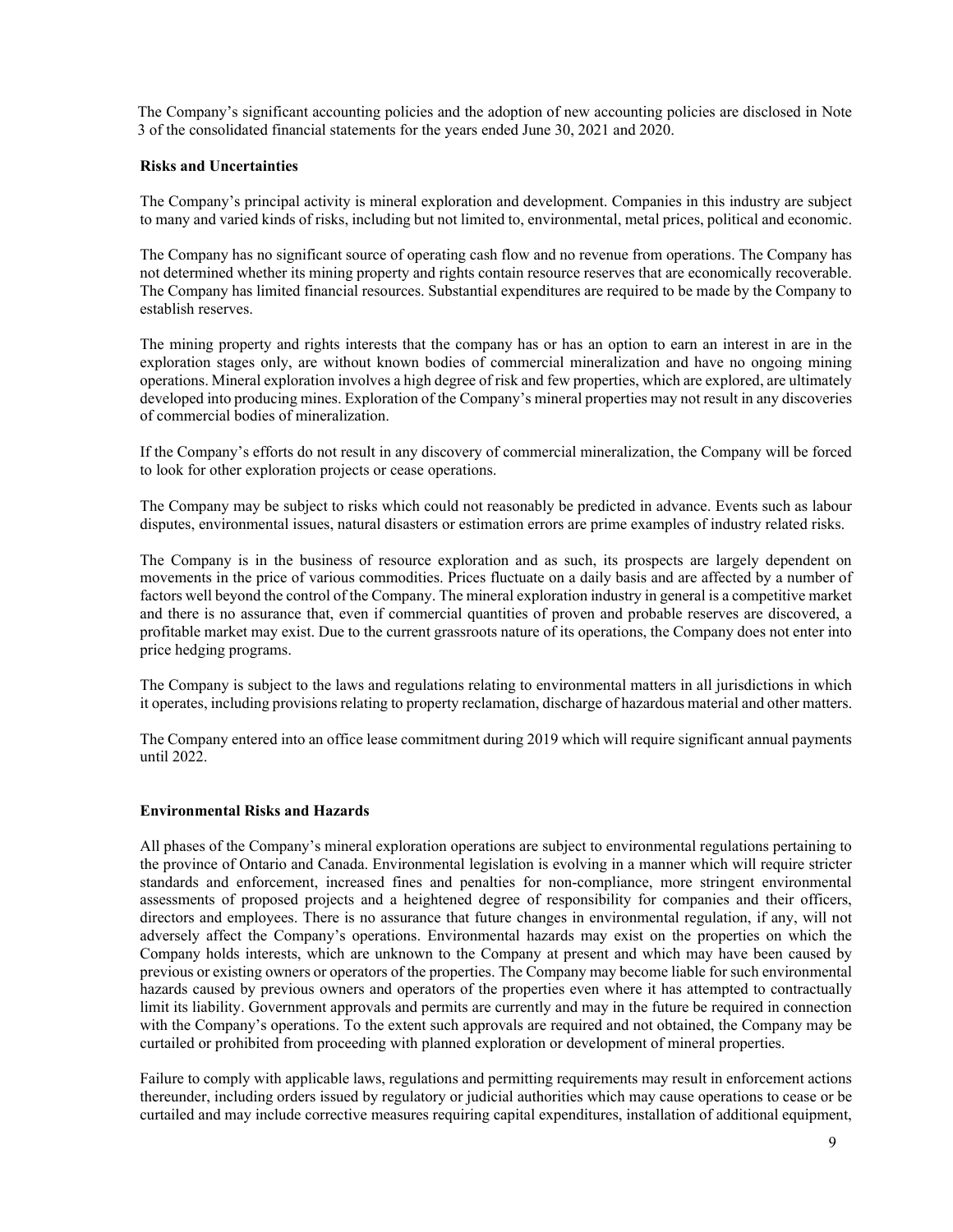or remedial actions.

Parties engaged in mining operations may be required to compensate those suffering loss or damage by reason of the mining activities and may have civil or criminal fines or penalties imposed for violations of applicable laws or regulations.

The future costs of retiring mining assets include dismantling, remediation, ongoing treatment and monitoring of the site. These are reconciled and recorded as a liability at fair value. The liability is accreted, over time, through periodic charges to earnings. In addition, asset retirement costs are capitalized as part of the asset's carrying value and amortized over the asset's useful life. As the Company has not yet begun mining or milling operations, the Company currently has no identifiable obligations in relation to the retirement of its assets.

Amendments to current laws, regulations and permits governing operations and activities of mining companies, or more stringent implementation thereof, could have a material adverse impact on the Company and cause increases in exploration expenses, capital expenditures and production costs. They may also cause a reduction in levels of production at producing properties or they may require abandonment or delays in development of new mining properties.

Production of mineral properties may involve the use of dangerous and hazardous substances such as sodium cyanide. While all steps will be taken to prevent discharges of pollutants into the environment, the Company may become subject to liability for hazards against which it cannot be insured. The Company is subject to all environmental acts and regulations at the federal and provincial levels. These include, but are not limited to, the following:

| Federal Level (Canada)                                           | Provincial Level                     |
|------------------------------------------------------------------|--------------------------------------|
| Canadian Environmental Protection Act                            | Ontario Environmental Protection Act |
| Fisheries Act<br>Navigable Waters Protection Act and Regulations | Ontario, Quebec and BC Mining Act    |

To the Company's knowledge there are no liabilities to date which relate to environment risks or hazards.

# **Evaluation of Disclosure Controls**

As required by Multilateral Instrument 52-109, management carried out an evaluation of the effectiveness of the design and operation of the Company's disclosure controls and procedures as of June 30, 2021. These controls continue to be monitored regularly and, in the future, an independent party will be engaged to test these controls. Based on the current evaluation, the Chief Executive Officer and Chief Financial Officer concluded that the company's disclosure controls and procedures are effective in recording, processing, summarizing and reporting, on a timely basis, information required to be disclosed by the Company to satisfy its continuous disclosure obligations, and are effective in ensuring that information required to be disclosed in reports that the Company files is accumulated and communicated to management as appropriate to allow for timely decisions regarding required disclosure. These comments are made within the context that the Company is a small business and as such there is little segregation of duties.

### **Subsequent Events**

On August 9, 2021, the Company settled a statement of claim filed by the sublandlord of the Company's office premises for unpaid rents and additional expenses incurred in connection with the claim for \$75,000. Accordingly, the Company has included in accounts payable and accrued liabilities a provision of \$38,610 representing the difference between the settlement amount and the lease liability as at June 30, 2021. The Company previously recorded a provision of \$85,432 related to the claim, which resulted in a change of provision of \$46,822 included in the consolidated statements of loss and comprehensive loss.

On August 18, 2021, the Company granted an aggregate of 775,000 stock options with a term of two years, and an exercise price of \$0.405 per share to certain directors, officers and consultants of the Company.